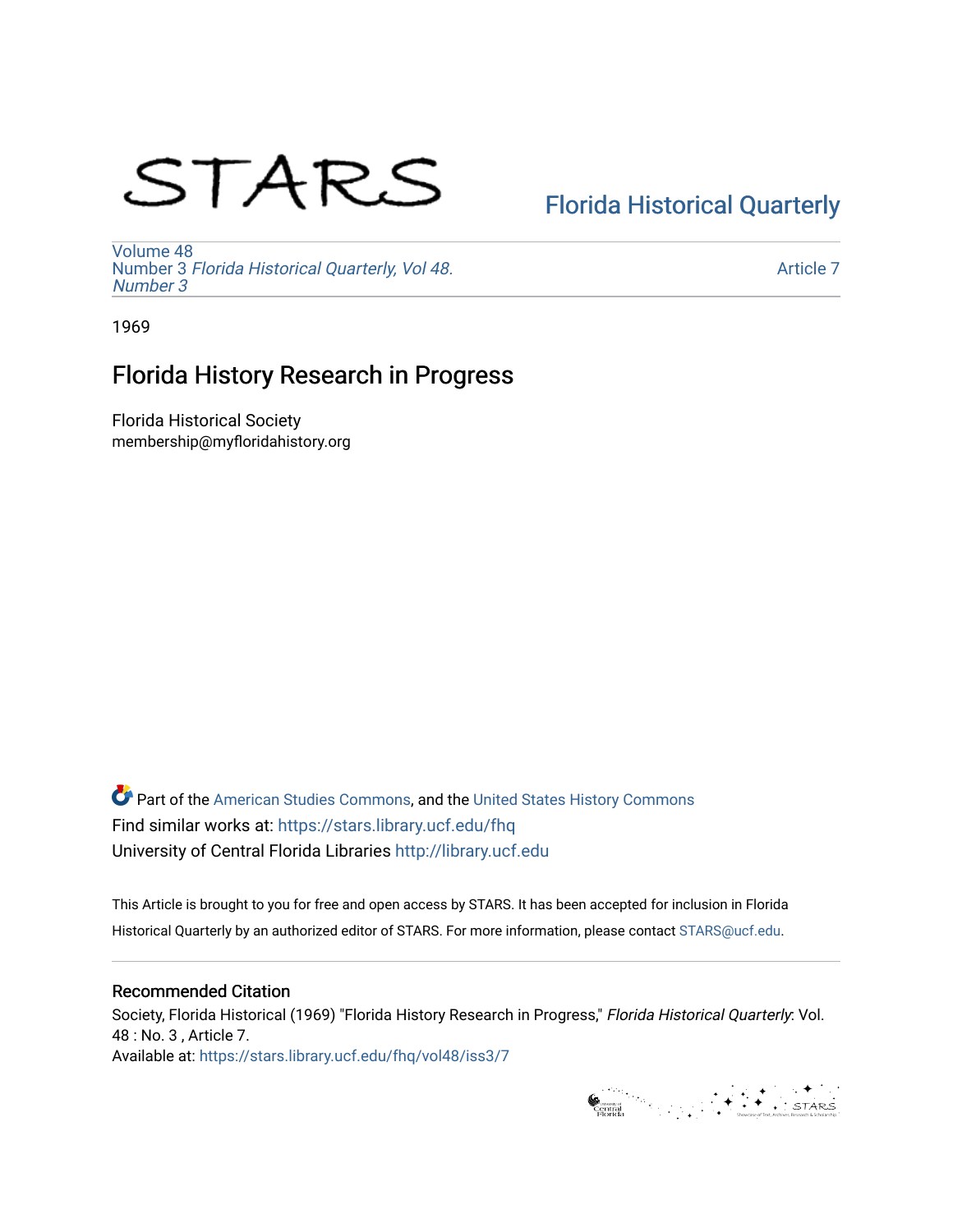### FLORIDA HISTORY RESEARCH IN PROGRESS

#### *Florida Atlantic University*

- Allan Craig (faculty)-study of the ethnoecology of the Seminole Indians.
- Donald Curl (faculty)-edited Charles Pierce's *History of the Early Years of Palm Beach County and the Southeast Florida Coast.* Introduction by Theodore Pratt.
- Christopher Peebles (faculty)-study of Seminole sites on the lower Suwannee River originally excavated by John M. Goggin.
- William Sears (faculty)-excavation of the prehistoric aboriginal ceremonial complex center at Fort Center.
- Audrey Sublett (faculty)-demographic and pathologic analysis of bone matter from Fort Center.

#### *Florida Southern University*

Robert H. Ackerman (faculty)-study of "Race Relations and Politics in Florida."

#### *Florida State University*

- Richard J. Duckworth (M.A. thesis)-"The Administration of Governor Fred Cone."
- Bonnie E. Fennelly (M.A. thesis)-"Negro Education in Florida From 1877-1900."
- James Gaskins (Ph.D. dissertation)-"The Agrarian Movement in Florida."
- Rogers C. Harlan (M.A. thesis)-"A Military History of East Florida During the Governorship of Enrique White."
- Melvin Edward Hughes (Ph.D. dissertation)-"The Florida Election of 1928."
- Stuart Mandel (M.A. thesis-completed)-"The Republican Party in Florida."
- Janice B. Miller (M.A. thesis)-"Spanish East Florida under Governor Juan Nepomuceno de Quesada, 1789-1795."

[ 313 ]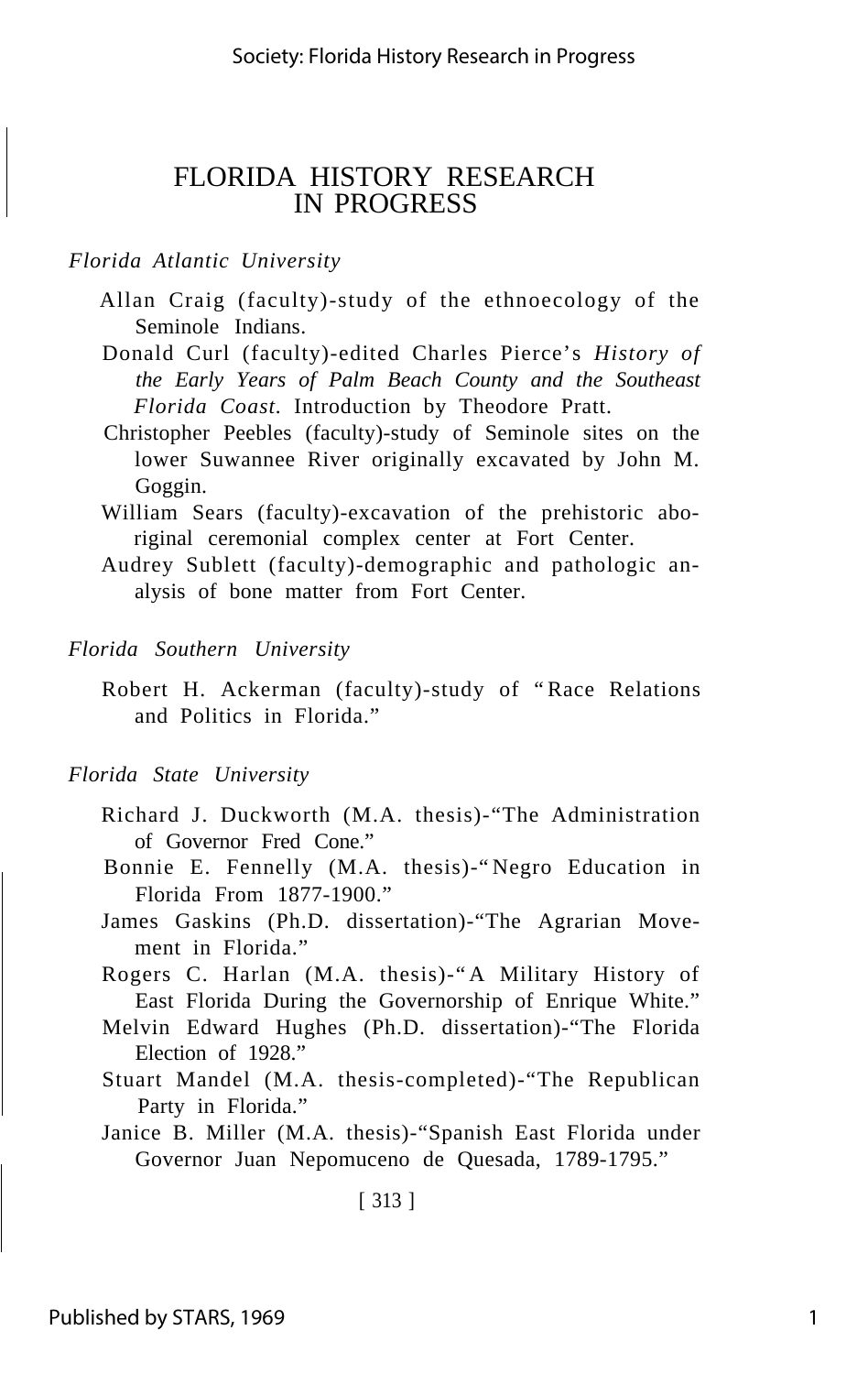#### 314 FLORIDA HISTORICAL QUARTERLY

- Michael Schene (Ph.D. dissertation)-"The Political Career of Park Trammell of Florida."
- Hale G. Smith (faculty)-"Factors Heading to Ecological Changes in Florida, 1512-1821"; "Pathological Analysis of Bones from a Mound Excavation by C. B. Moore in 1906."
- J. Barton Starr (Ph.D. dissertation)-"The American Loyalists in West Florida, 1775-1785."

*Orlando Public Library*

Robert Johnson-Catalogue of Central Florida Floridiana collections.

*Samford University, Birmingham, Alabama*

- Wayne Flynt (faculty)-"Biography of Sidney J. Catts." Dr. Flynt is directing to M.A. theses: "The Socialist Party in Florida, 1900-1914," and "Jerry Carter and the Townsend Movement in Florida."
- *Stetson University*
	- Royce Beasley (M.A. thesis)-"The Republican Party of Florida: Control and Disunity, 1932-1952."
- *University of Arizona*
	- George R. Adams (Ph.D. dissertation)-"William Selby Harney: Frontier Soldier."

*University of Florida*

- Patricia Bassett (M.A. thesis)-"A History of Alachua County Journalism in the 1800s."
- James T. Brooks (Ph.D. dissertation)-"A Rhetorical Study of the Speaking of Governors Napoleon Bonaparte Broward of Florida, Hoke Smith of Georgia, and Charles B. Aycock of North Carolina."
- George E. Buker (Ph.D. dissertation completed)-"Riverine Warefare: Naval Combat in the Second Seminole War, 1835-1842."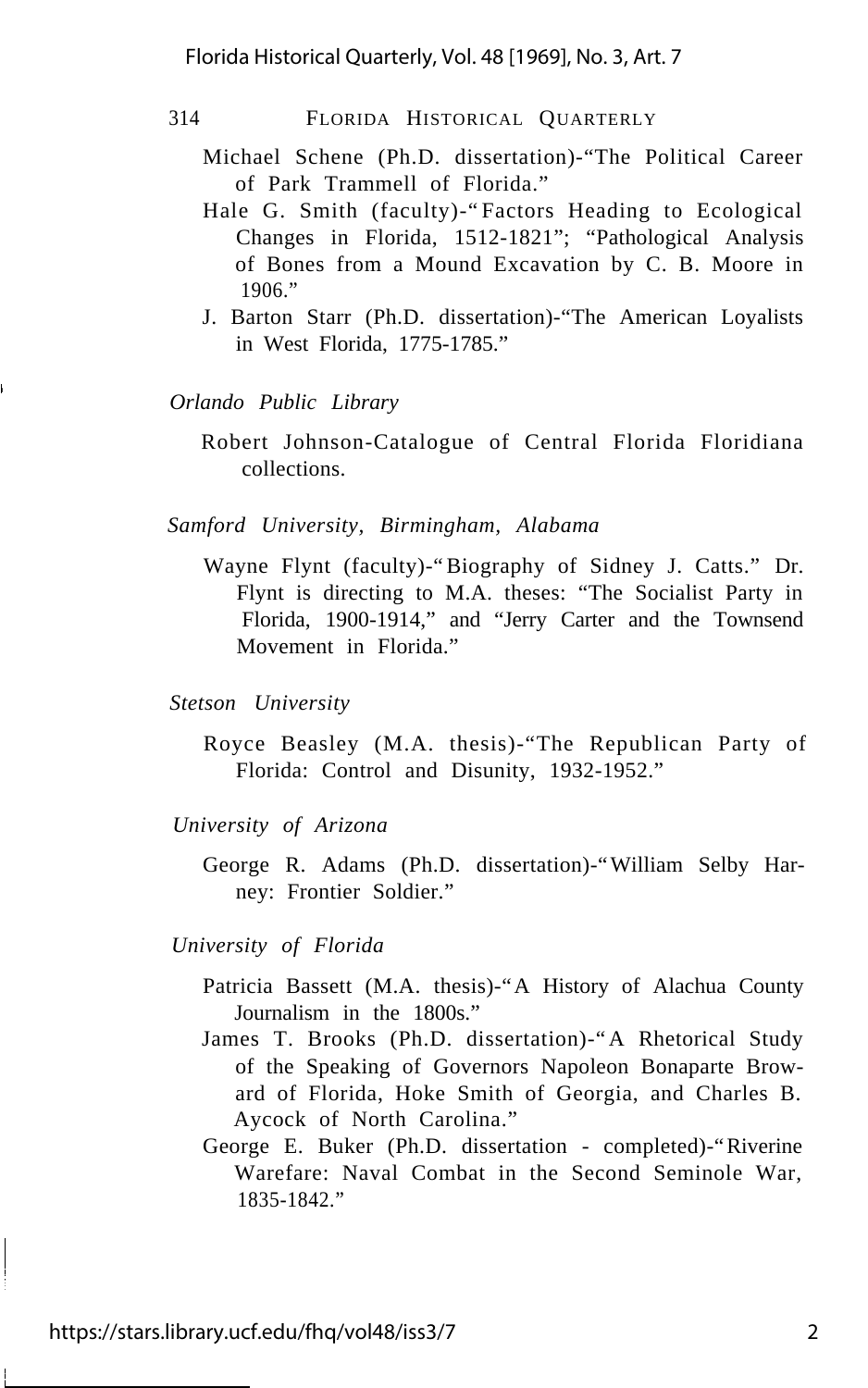- Jean C. Chance (M.A. thesis)-"Sidney J. Catts and the Press: A Study of the Electoral Coverage of the 1916 Governor's Race by Selected Florida Newspapers."
- George B. Church, Jr. (M.A. thesis completed)-"Henry Laurens Mitchell."
- Merlin G. Cox (faculty) and Baynard Kendrick-"A History of the Citrus and Vegetable Industries in Florida."
- Gaylon D. Currie (M.A. thesis)-"A History of Academic Freedom at the University of Florida, 1946-1965."
- Manning J. Dauer (faculty)-"Effects of Reapportionment on the Florida Legislature, 1963-1971."
- James Dennis (Ph.D. dissertation)-"Socioeconomic Aspects of Florida Reapportionment, 1962-1972."
- Virginia B. Fishpaw (Ph.D. dissertation)-"The Uncommon Daughter of the Great Commoner: A Biography of Ruth Bryan Owen Rohde."
- Gregory Johnson (M.A. thesis)-"Speaker of the Florida House of Representatives."
- Martin LaGodna (Ph.D. dissertation)-"History of the Florida Department of Agriculture."
- Eugene Lyons (Ph.D. dissertation)-"The Crown in Spanish Florida, 1565-1605."
- Victoria Harden McDonnell (M.A. thesis completed)-"The Businessman's Politician: A Study of the Administration of John Welborn Martin, 1925-1929."
- Joseph M. Perry (faculty)-"The Economic Determinants of Frontier Movement in Nineteenth Century Florida"; "The Relationship Between Staple Goods Prices and Homesteading in Florida, 1865-1974."
- Jerry C. Ray (Ph.D. dissertation)-"The Rhetoric of David Levy Yulee, Florida Statesman."
- Father Thomas A. Robinson (M.A. thesis)-"The Administration of Governor Spessard L. Holland."
- Bruce Rosen (Ph.D. dissertation)-"Negro Education in Florida Reconstruction."
- Lewis E. Shelley (M.A. thesis)-"The Administration of Governor William Sherman Jennings."
- Richard D. Shelton (M.A. thesis)-"A Critical Analysis of How Selected Florida Newspapers Reported the Cuban Invasion and Missile Crisis."